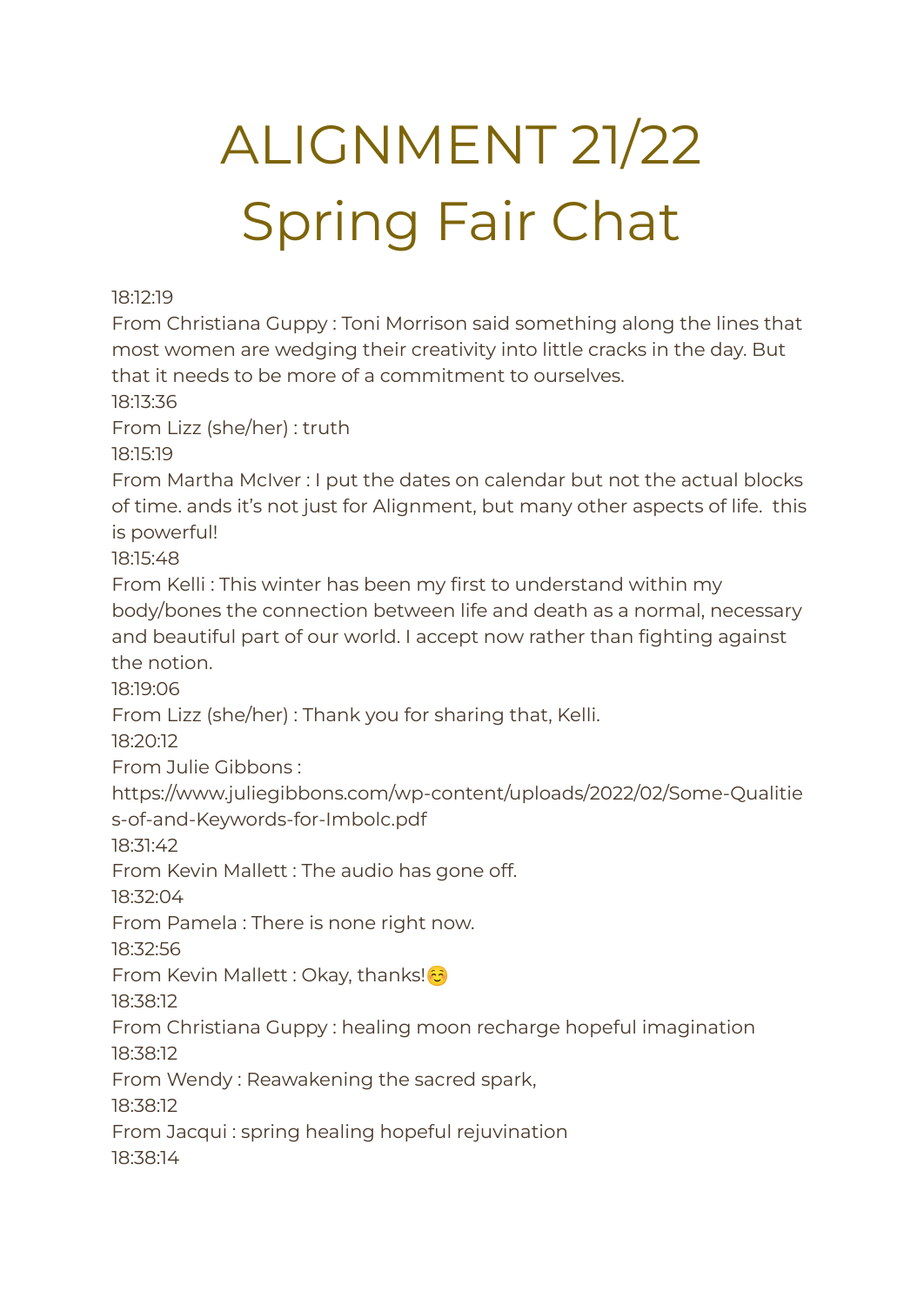From Elizabeth Brennan : spring 18:38:24 From Brenda : fresh spring waters of the Fundy 18:38:28 From Annette : Fresh light. 18:38:31 From claudiakern : Tender serpent spark, budding. 18:38:42 From Christiana Guppy : bright serpent quickening youthful inspiration 18:38:44 From Jacque : bright light transitions to rising sap 18:39:01 From Carrie : cleansing air, dreamy light - emergence - quickening, hopeful healing, tender transition, sacred serpent - reawaking 18:39:07 From Christiana Guppy : reawakening light fostering tender intentions 18:39:11 From michellecollins : Breath air transformation creativity 18:39:12 From Jacque : healing transformation sparks dreamy inspiration 18:39:18 From Brenda : healing - breath, recharge, gentleness, rejuvenation 18:39:18 From Erin Campbell Howell : Intentions cleansing recharge spark creativity emergence divination transformation light 18:39:20 From Elizabeth Brennan : spring. diffuse, fertile. rising sap. budding, watery, bright. 18:39:24 From Karen Wales : cleansing watery rising sap hopeful wishes fostering sacred imagination fertile creativity,tender enchantment budding willow gentleness illumination 18:39:24 From Martha Holmes : The morning sun has spark 18:39:25 From LeeAnn Foltz : Healing intentions spark sacred creativity 18:39:29 From Lizz (she/her) : sacred breath spark / rising sap, tender, quickening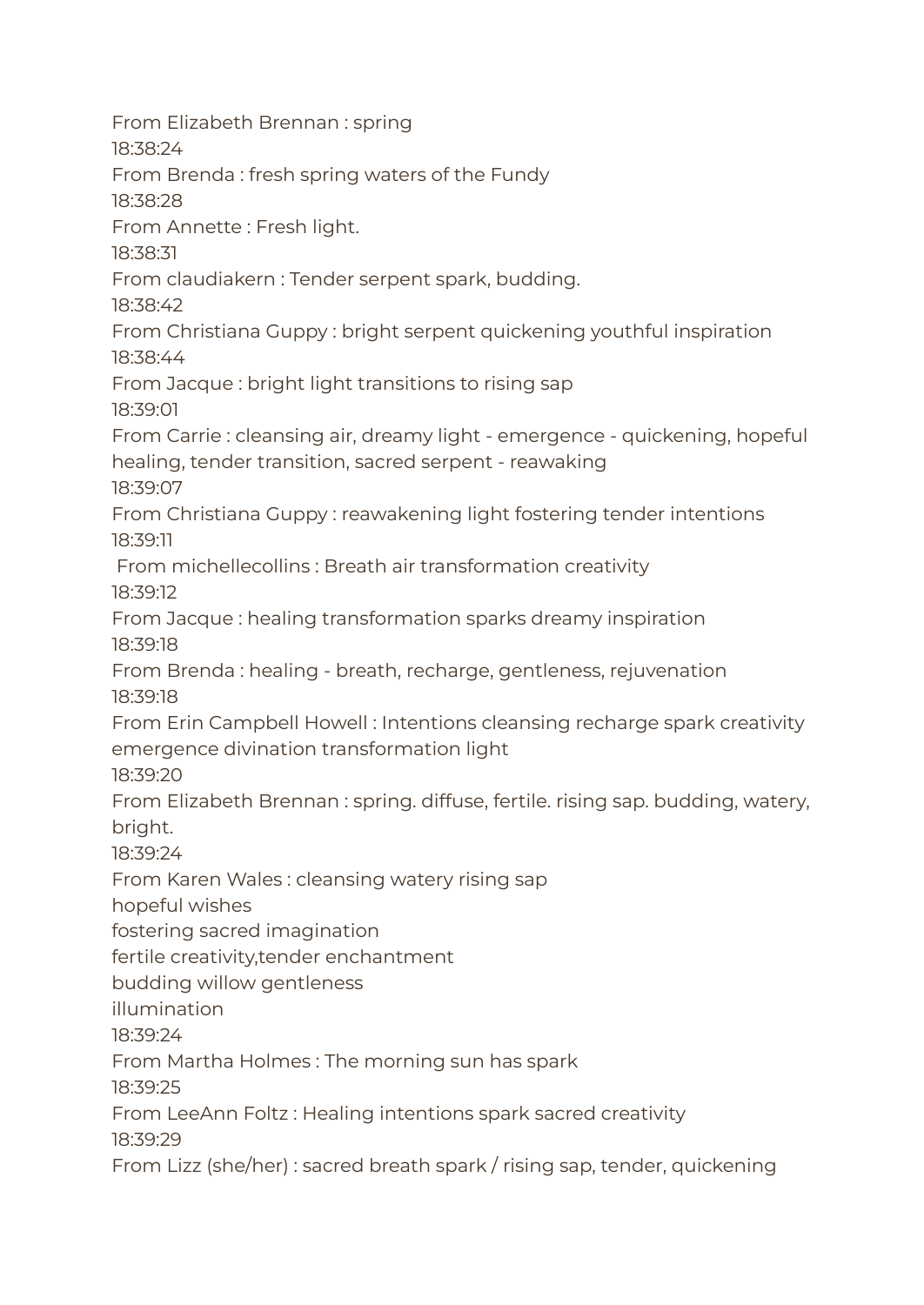18:39:31

From Tanya Abel : Willow, watery, healing, rejuvenates the scared and gentleness within

18:39:31

From Kate Pickett : Cleansing serpent well, sacred transitions, tender breath, hopeful healing transformation, reawakening gentleness. 18:39:31

From Alexandra : dreamy emergence, bright enchantment, cleansing light, sacred purification

18:39:32

From Martha McIver : watery intuition transformed to tender buds 18:39:34

From Christina : Rising sap, tender budding, gentleness. Bright illumination sparki insights!

18:39:35

From Emma Kupu Mitchell : An invocation, sacred breath that reawakens recharges imagination and creativity. A spark of encouragement that is tender hopeful and healing

18:39:38

From Elizabeth Brennan : fresh spark emergence reawakening 18:39:50

From Linda Biggers : A breath of spring air, rising sap, budding willow, reawakening

18:39:55

From Sadhana Laura Fricke : Invocation -

fresh air, rising sap

hopeful reawakening potential

tender transition

budding emergence

gentleness aspiration encouragement

changeable diffuse

bright watery insights

18:39:57

From Wendy : the quickening breath of creativity. The air stirs the gentleness of the willow, the healing potential of the rising sap. It heralds the emergence of insights, dreamy imagination, cleansing inspiration, fresh intuition, tender transformation, bright divination, from the well of intentions.

18:39:59 From Shona: Hopeful creativity budding out, rising sap of potential healing rising up, transformation and rejuvenation, illumination of intuition, emergence of spring, purification - fresh air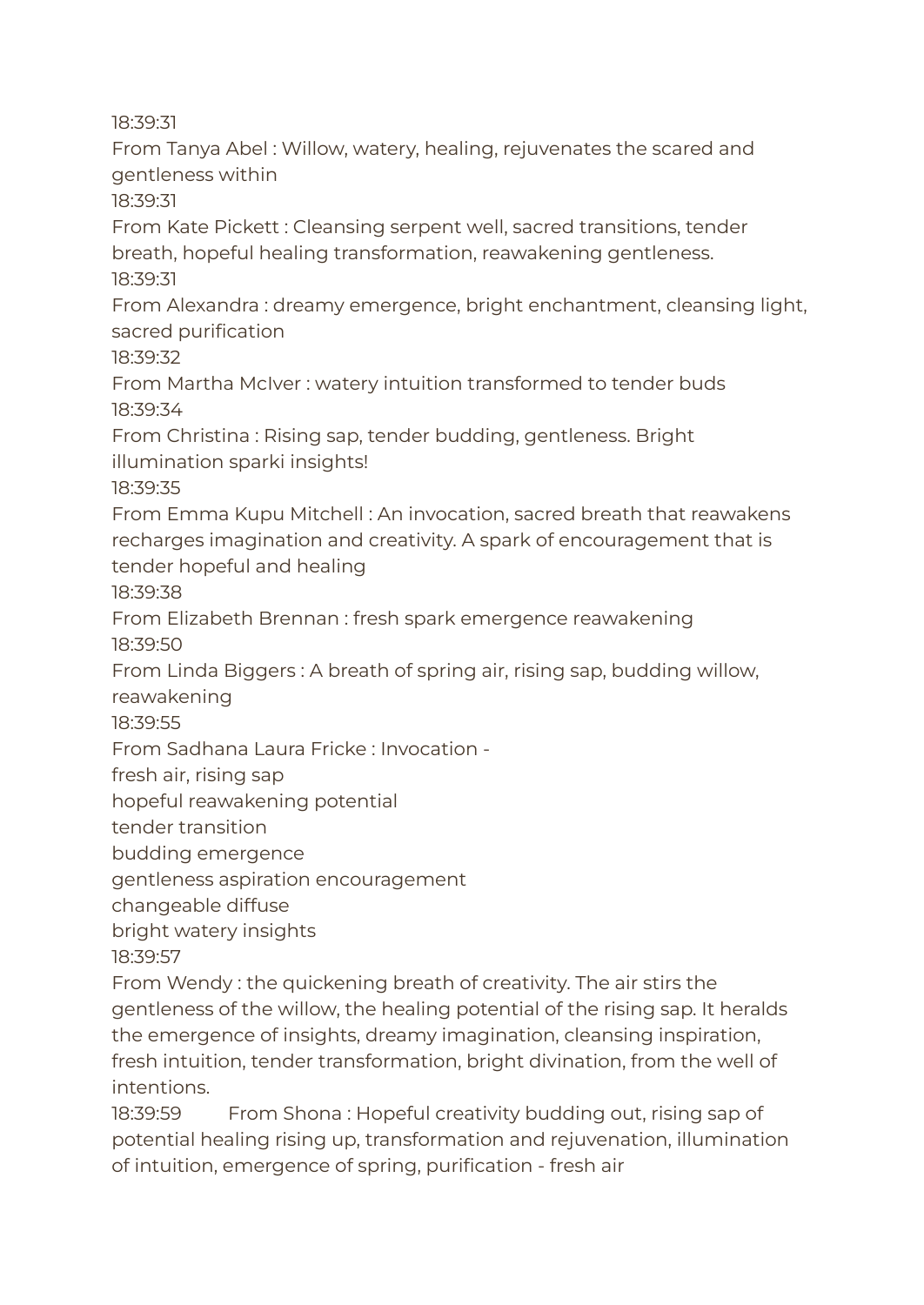18:40:00

From Lizz (she/her) : budding enchantment / cleansing, healing, recharge 18:40:02

From Julie Vachon : healing intentions, sacred intuition, fostering youthful potential

18:40:04

From Brenda : bubble up with the rising sap of the Maple Trees witching me to my sacred well of watery intuition and insights.

18:40:18

From Christiana Guppy : fresh budding emergence rising gentleness 18:40:26

From Gudrun Cartwright : Intentions plus invocation is transformation.

Budding. Watery. Diffuse in the light. Tender enchantment.

Reawakening. Changeable. Dreamy. Emergence. Rising sap of creativity. Cleansing breath. Sacred rejuvenation.

18:40:43

From Linda Biggers : Trees are now budding, emergence of new wishes, spring is reawakening

18:40:55

From Priscilla Dreyman : Upon Retirement:

Tender transition

Reawakening healing intentions

Rising sap, spark, illumination;

Quickening breath, fresh air

Fostering enchantment.

18:40:56 From Clair : "Inspiration poetry creativity recharge"

Spring tender hopeful intentions

fertile air reawakening

budding illumination

fresh rejuvenation

quickening light bright breath spark

potential insights sacred wishes

fostering enchantment

changeable transition

cleansing transformation

serpent invocation

dreamy healing emergence

18:41:35

From Jill : the quickening spring of the first quarter moon, the breathe of St Bridgit the bright bride,

18:41:37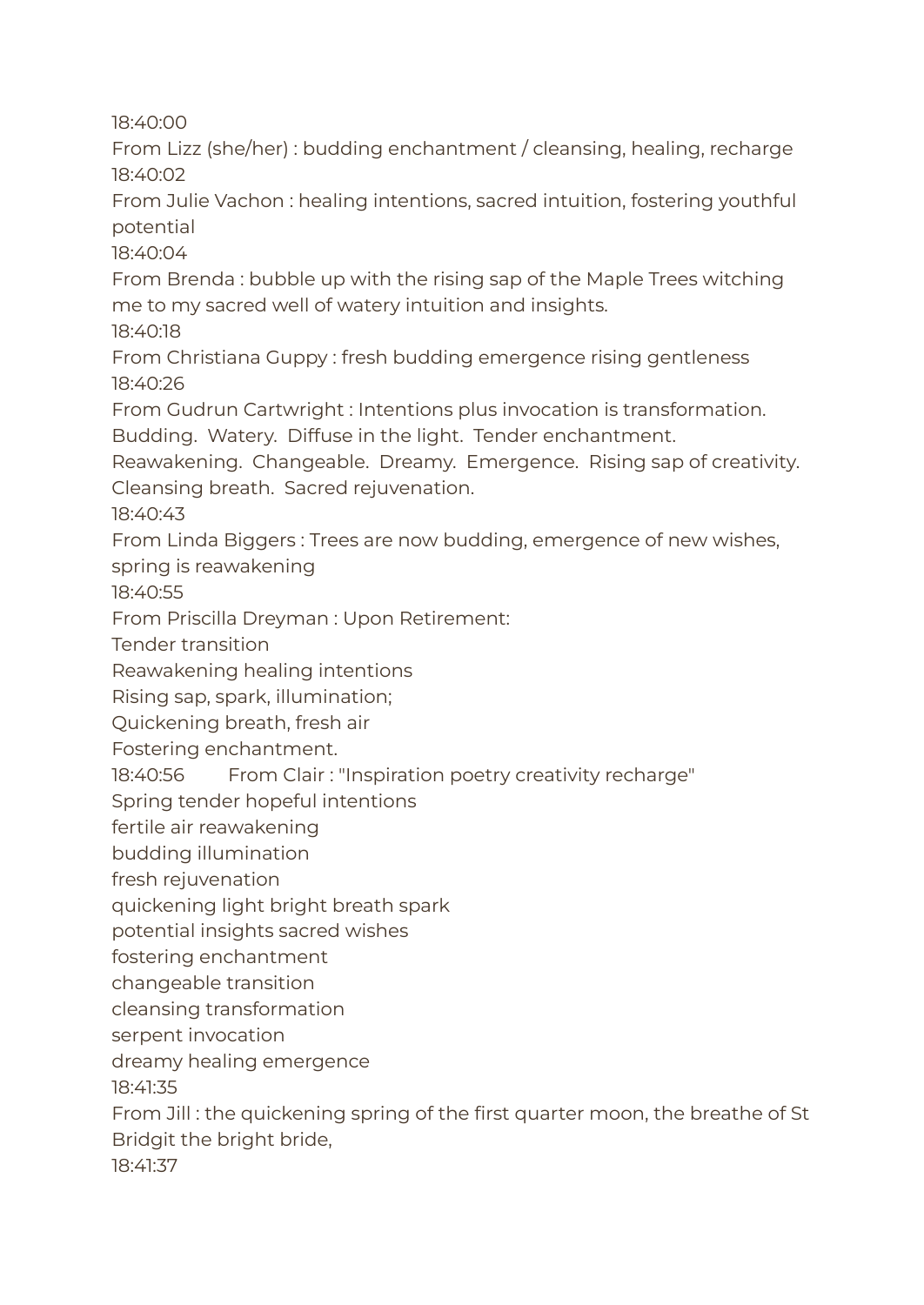From Imma Lizondo : tender, dreamy, fertile air healing wishes recharge cleansing transformation potential hopeful sacred breath imagination - emergence - spring 18:42:27 From Suzanne Mason : I watch the serpent strike the lamb I hold my breath, the world holds its breath I pray to the Holy One, St. Bridget, for illumination, protection, divination invoking the sacred. 18:42:39 From Julie Vachon : watery cleansing, purification, fertile imagination, bright aspiration, transformation in creativity 18:42:50 From claudiakern : rising sap, diffuse watery light 18:44:43 From Isabel Cain : Fresh air, healing light, rising sap, spark hopeful rejuvination 18:45:02 Fresh Bride virtue-light gentleness potential fostering dreamy emergence cleansing air sacred breath spark hopeful transformation quickening imagination 18:45:13 From Kathy Darrow : I am seeking: Imagination, inspiration, intuition, illumination, intention, invocation with each cleansing breath. 18:46:53 From Wendy : wonderful exercise! Thank you. x 18:47:23 From Imma Lizondo : really empowering, simple and powerful, thanks julie, thanks everybody for your poemsss 18:47:58 From Martha Holmes : Profound 18:48:04 From Tanya Abel : Beautiful. Thank you 18:48:26 From Linda Biggers : Thank you, Julie, I'm going to keep these words and add some too. 18:48:41 From Kevin Mallett : Mind blowing process! Just gorgeously profound. Thank you! 18:49:06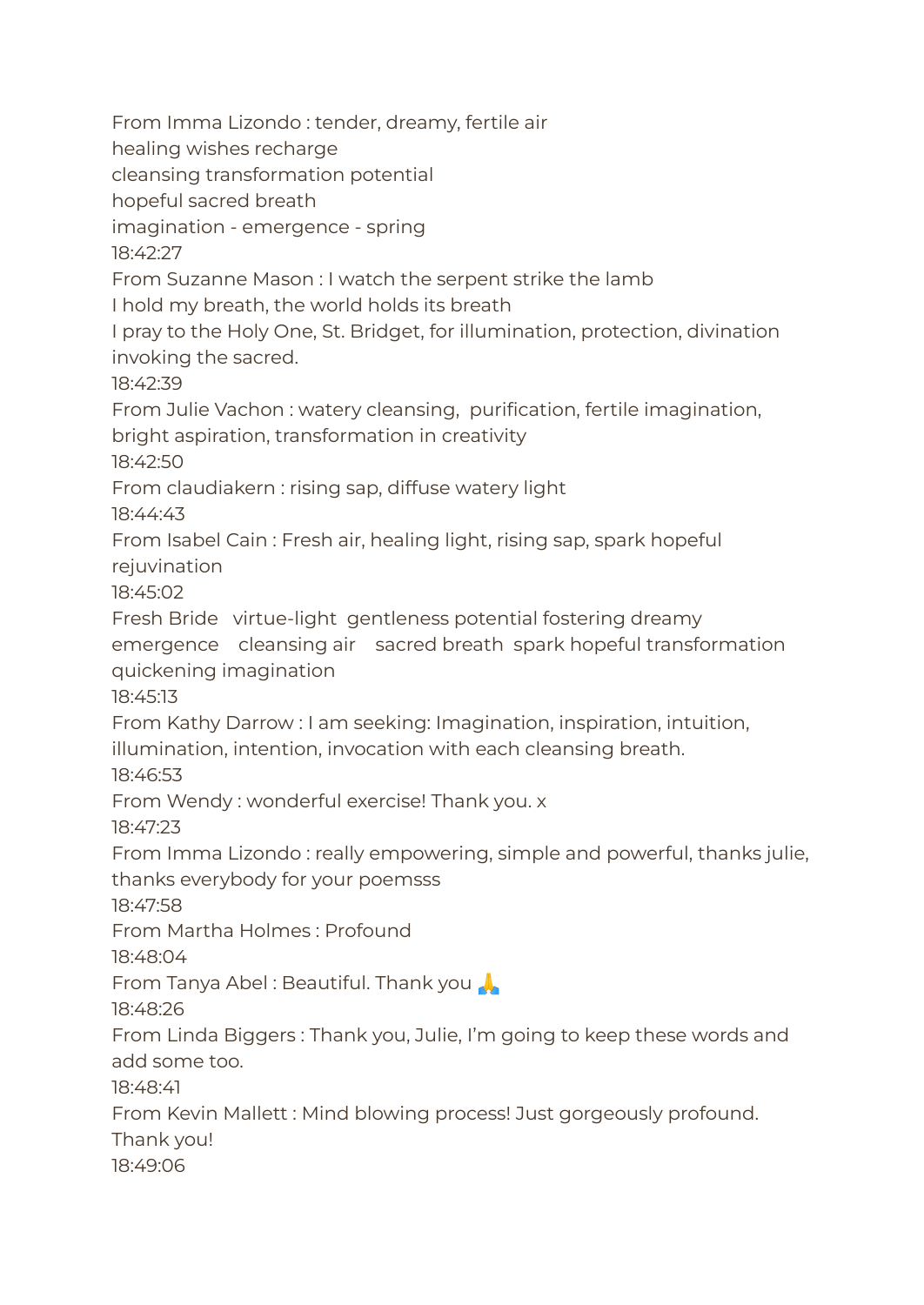From Jacqui : That's incredibly powerful. I've being working with Julie and Mandala magic for 5 years now, and I've never worked with this technique....Wow....what I've been missing! 18:52:08 From Edwina Evans : sorry I've missed most of this due to son phoning. 18:53:07 From Dianne Marion : grateful 18:54:52 From Denise : WooHoo! Thank you! And yes I do find I come right back to mandala work! 18:55:29 From Jacqui : oh you have shared it many times - I just never felt so inspired to try it!!!! 18:56:47 From Jacqui : that's exactly it - I wasn't willing to give it go - working with words....I was more interested in the art making 18:59:48 From Julie Vachon : how incredible beautiful ❤️ 19:00:56 From Christina : Thank you everyone and you, sweet Julie! 19:00:59 From Denise : Beautiful time together, thank you Julie! 19:01:00 From Shawna : Thank you! 19:01:05 From Emma Kupu Mitchell : Thank you Julie and everyone for this beautiful space 19:01:11 From Julie Vachon : thank you so much 19:01:12 From Christiana Guppy : Thank you 19:01:14 From Pamela : gracias! 19:01:14 From Linda Biggers : Thank you so much, Julie. 19:01:15 From Annette : Thank you for a wonderful session! 19:01:19 From Jill : TY 19:01:21